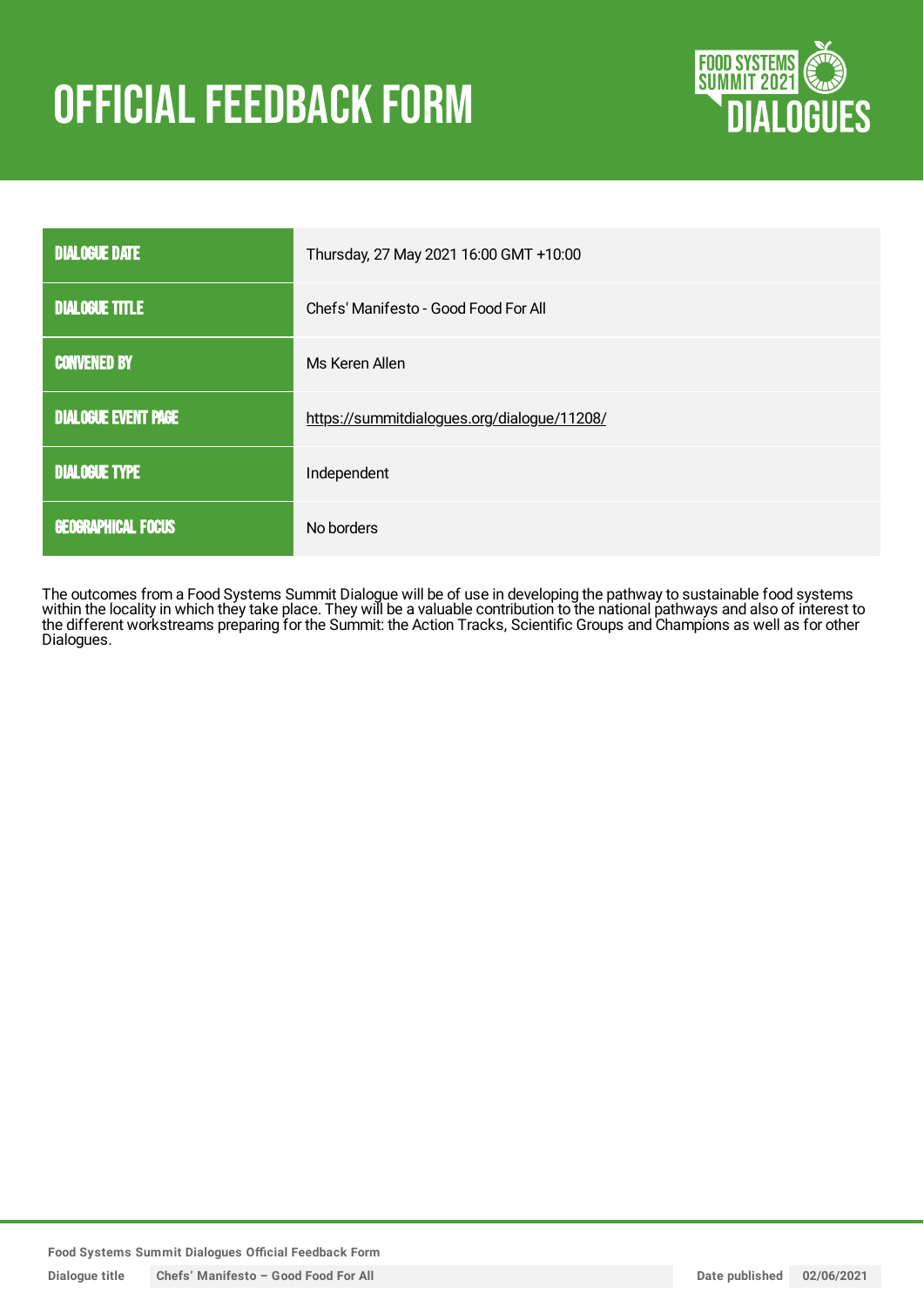## 1.PARTICIPATION



#### NUMBER OF PARTICIPANTS FROM EACH STAKEHOLDER GROUP

| 11 | Small/medium enterprise/artisan             |   | Workers and trade union                     |  |  |
|----|---------------------------------------------|---|---------------------------------------------|--|--|
| 4  | Large national business                     |   | <b>Member of Parliament</b>                 |  |  |
| 1  | Multi-national corporation                  | 1 | Local authority                             |  |  |
| 3  | Small-scale farmer                          |   | Government and national institution         |  |  |
|    | Medium-scale farmer                         |   | Regional economic community                 |  |  |
| 3  | Large-scale farmer                          | 1 | <b>United Nations</b>                       |  |  |
|    | Local Non-Governmental Organization         |   | International financial institution         |  |  |
|    | International Non-Governmental Organization | 3 | Private Foundation / Partnership / Alliance |  |  |
|    | Indigenous People                           | 3 | Consumer group                              |  |  |
|    | Science and academia                        | 0 | Other                                       |  |  |
|    |                                             |   |                                             |  |  |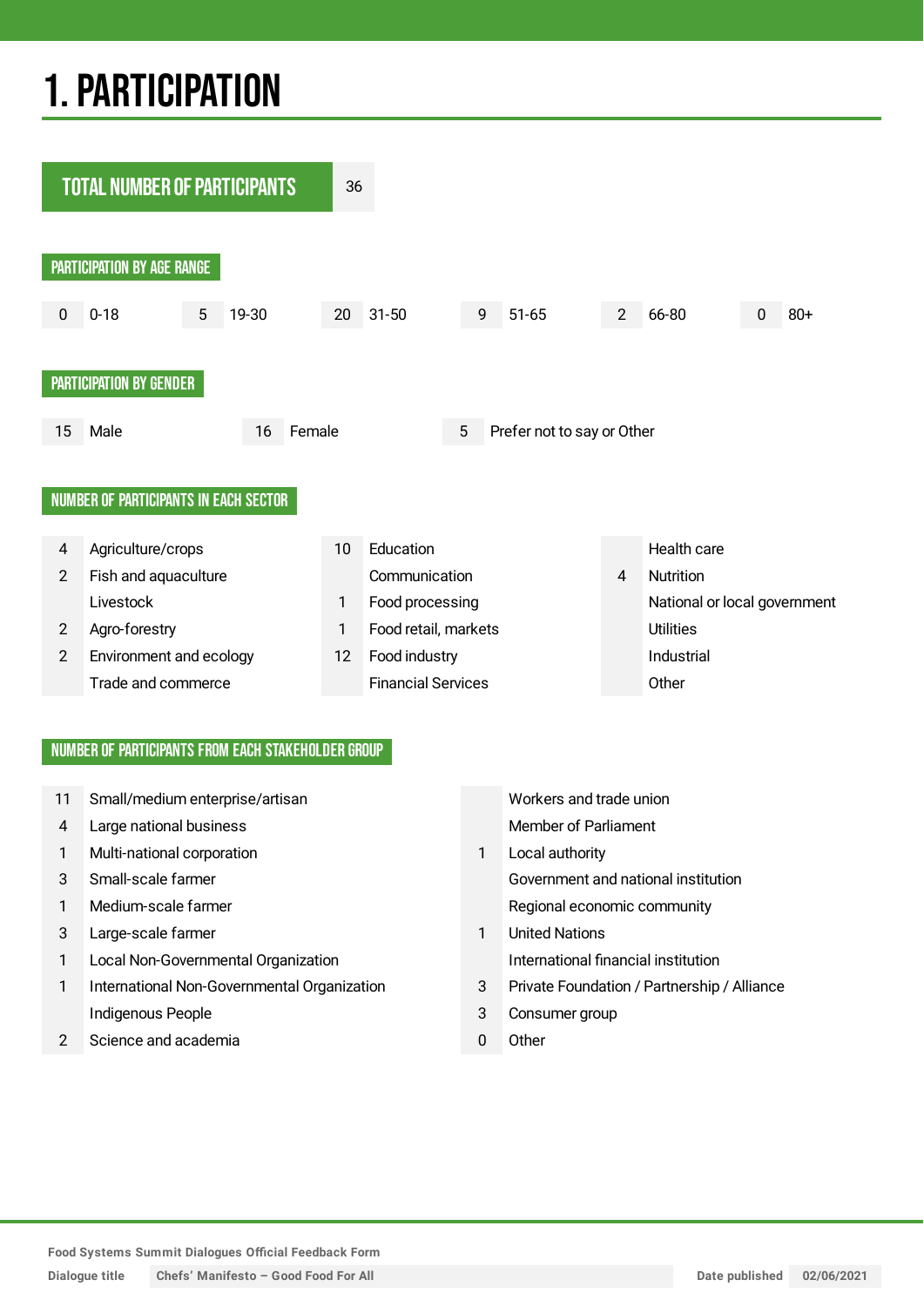## 2. PRINCIPLES OF ENGAGEMENT

#### HOW DID YOU ORGANIZE THE DIALOGUE SO THAT THE PRINCIPLES WERE INCORPORATED, REINFORCED AND ENHANCED?

Participants were invited to register via a survey, capturing the data required by UN FSS. At the end of the survey the Principles of Engagement statement was listed in full. We asked all participants whether they agreed to abide by the PoE, and every participant replied Yes. At the beginning of the dialogue, the curator also reiterated the PoE verbally, as well as with a slide in his presentation. Prior to entering the dialogue, inclusivity, respect, kindness and a celebration of diversity was also reiterated. Our facilitators all completed the UN FSS dialogue facilitating training, and were briefed prior to the dialogue, regarding the PoE.

#### HOW DID YOUR DIALOGUE REFLECT SPECIFIC ASPECTS OF THE PRINCIPLES?

Act with urgency: Prior to the dialogue, a global survey was conducted with participants responding from over 50 countries. The nature of the survey was based on the urgency of need, of food systems transformation. Respondents were asked specifically what are the top practical actions chefs and cooks can take now, to accelerate food systems transformation. The dialogue was a follow-up conversation, to enable survey participants to continue the conversation in-person. Commit to the Summit: The Chefs' Manifesto are fully committed to supporting the UN FSS, as is reflected across the breadth of their advocacy work throughout 2021. Be respectful: Participants from all over the world were invited to attend, with no discrimination occurring. All participants were encouraged to contribute via the facilitated dialogue, given full access to a copy of the chat, slide presentation and follow-up events. Recognise complexity: This was acknowledged by the curator and several of the facilitators. Food systems transformation is complex, yet that is no reason not to act. Participants were encouraged to place in the chat how they could act immediately, with 1 action, starting today. Embrace multi-stakeholder inclusivity: Participants were invited from right across the food industry sector, from scientists, academics, fine-dining chefs, farmers, and school chefs. No-one who wanted to attend was turned away, as everyone had something to contribute. Complement the work of others: The Chefs' Manifesto believes strongly in working complementarily with the entire sector. We aim to catalyse, convene and curate spaces where partners can come together. Partner networks for this dialogue included: WorldChefs, Le Cordon Bleu London, Chef Ann Foundation, Good Food Fund China, James Beard Foundation, Social Gastronomy and Chefs 4 the Planet. Build trust: The Chefs' Manifesto were completely transparent on the dialogue rules, processes and practices.

#### DO YOU HAVE ADVICE FOR OTHER DIALOGUE CONVENORS ABOUT APPRECIATINGTHE PRINCIPLES OF ENGAGEMENT?

Ensure you invite a broad range on perhaps considered 'unusual actors', as their contributions are invaluable.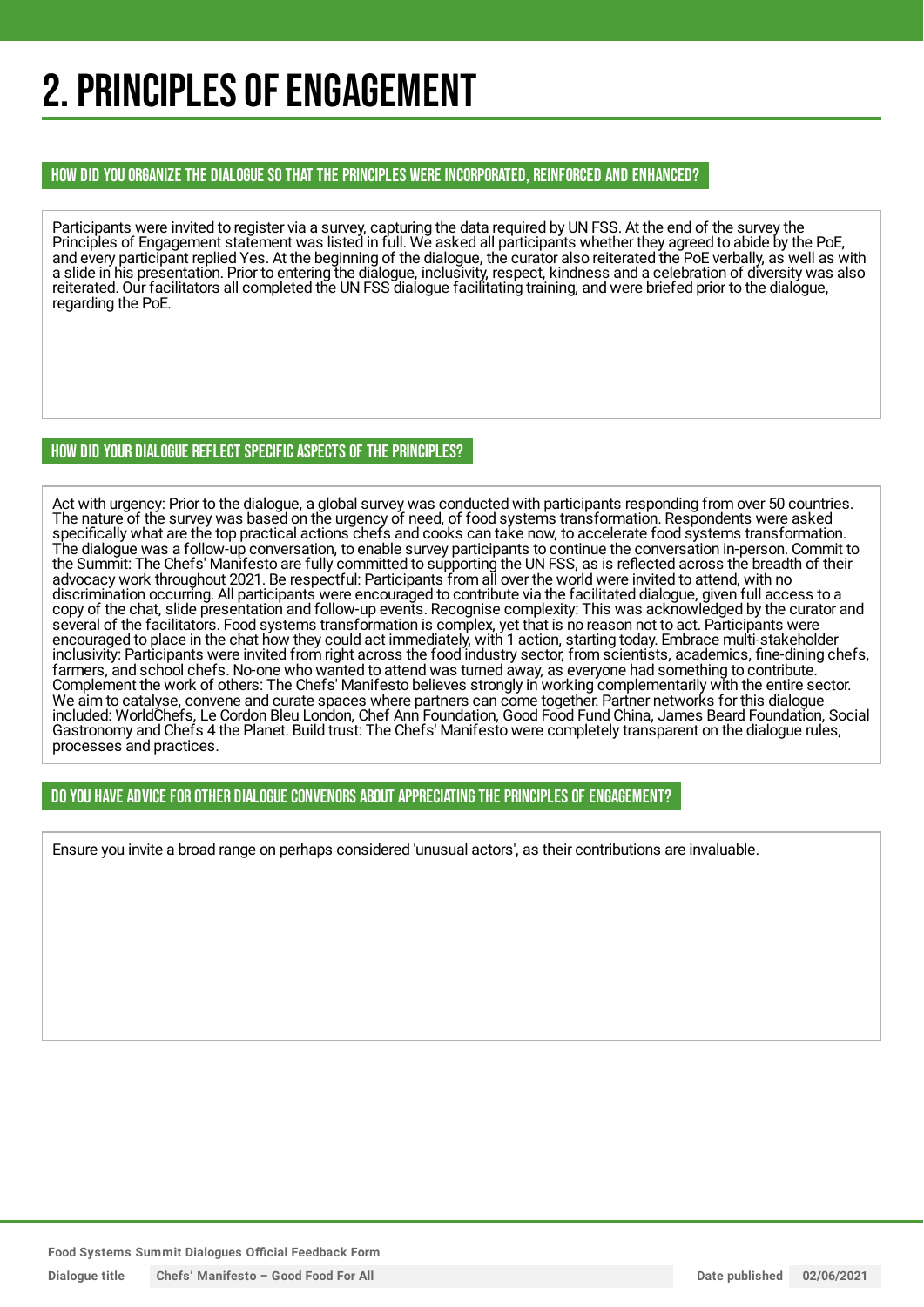## 3. METHOD

The outcomes of a Dialogue are influenced by the method that is used.

DID YOU USE THE SAME METHOD AS RECOMMENDED BY THE CONVENORS REFERENCE MANUAL?

✓ **Yes No**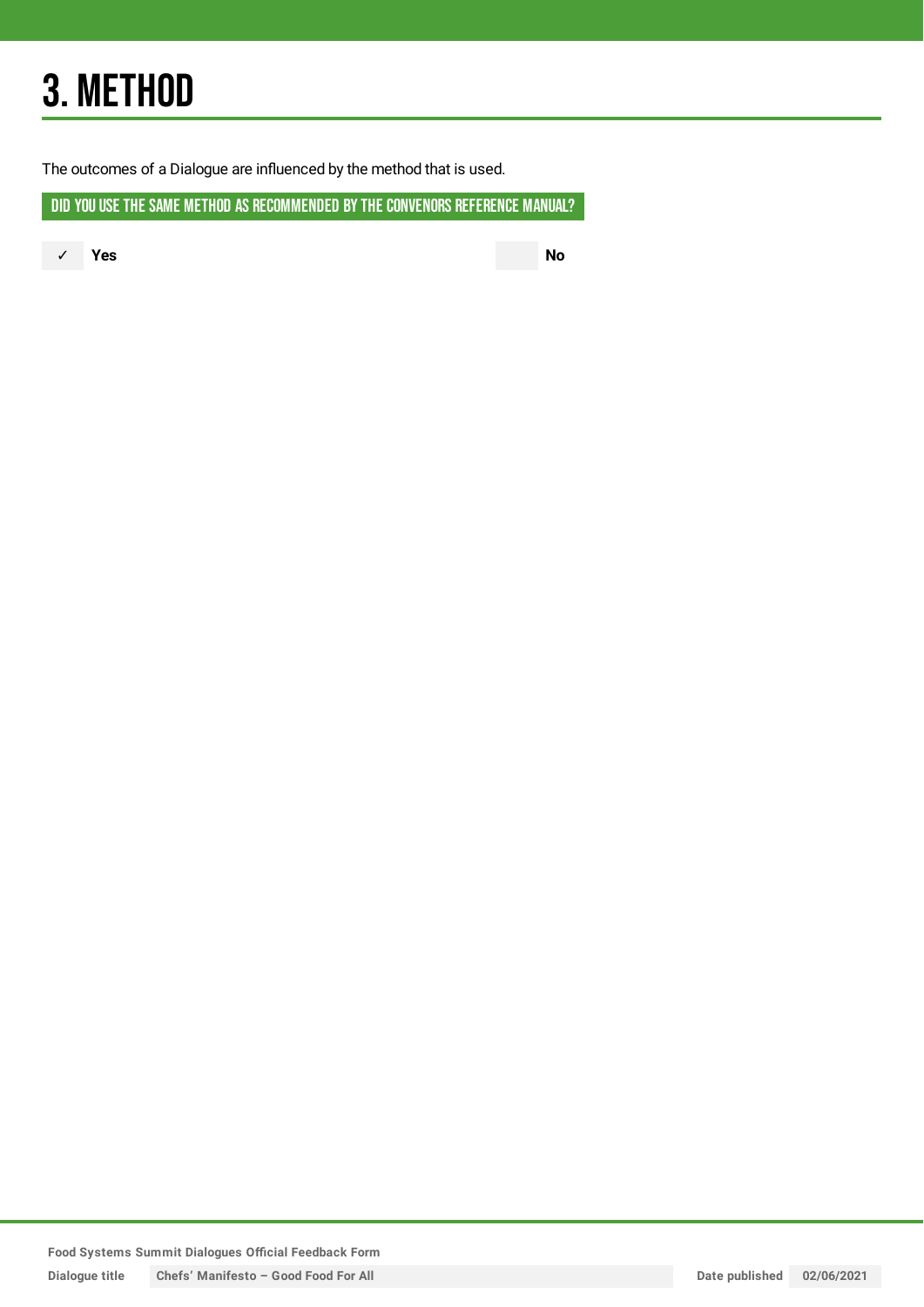## 4. DIALOGUE FOCUS & OUTCOMES

### MAJOR FOCUS

As agents of change, and to drive action, chefs need to come together in one collective, connected voice. The Chefs' Manifesto network has taken a leading role to further focus and narrow the SDG roadmap for chefs, as well as bridging and connecting across chef networks. This has been motivated by the UN Food Systems Summit, and the urgent need to generate actions to be able to achieve the SDGs by 2030. Through conducting a survey prior to the dialogues, the aim was to learn from participants, what the top priorities are for 2021 and the Decade of Action, the results of which will inform the creation of a 'Chefs' Pledge'. This Pledge will be a commitment to key practical priorities that can have the greatest impact to enact change. It will aim to create collective momentum to rally greater attention and engagement of chef food systems champions, mobilising them even further as agents of change, at key global events, and especially at the upcoming UN Food Systems Summit. The survey was built from the 8 Thematic Areas in the Chefs' Manifesto, asking participants to rank what they believe will enact the greatest change to food systems transformation. Participants from over 50 countries contributed responses, the results of which can be found here: https://sdg2advocacyhub.org/chefs-manifesto/actions/chefs-pledgeresults-are

The 8 top actions voted were:

1. Get to know your ingredients: How are they grown, reared or sourced? Choose ingredients with the lowest impact on the environment.

2. Lead by example: Maintain the rich diversity of the world's natural larder by using different varieties of plants, grains and proteins. Champion 'wild' variants and avoid monoculture.

3. Get to know your ingredients: Who grows, harvests, sources and packages them? How do they get to you? Investigate the journey from farm to fork. Choose ingredients with as few intermediaries as possible between you and the farmer.

4. Lead by example: through separating, monitoring and setting targets to reduce food waste.

5. Use your purchasing power: Buy locally produced foods in season. Avoid air-freighted foods.

6. Lead by example: Make vegetables, beans and pulses the centre of your dishes. 7. Be a community food champion: Showcase best practise on food safety, allergens and nutrition in your kitchens and

through your menus

8. Be a community food champion: Support initiatives that provide access to nutritious meals in your communities - whether that be a soup kitchen, food bank or community garden project.

From this survey, participants were invited to attend independent dialogues. The key topic was 'The top practical actions chef can take to accelerate food systems transformation', guided by the 8 top actions voted by survey participants. These 8 practical actions connect across all 5 of the Action Tracks, whilst ultimately coming back to a desire to ensure there is Good Food for All.

#### ACTION TRACKS

- ✓ Action Track 1: Ensure access to safe and nutritious food for all
- ✓ Action Track 2: Shift to sustainable consumption patterns
- ✓ Action Track 3: Boost nature-positive production
- Action Track 4: Advance equitable livelihoods
- ✓ Action Track 5: Build resilience to vulnerabilities, shocks and stress

KEYWORDS

- Finance ✓ Policy
	-
- 
- Women & Youth **Empowerment**
- ✓ Innovation ✓ Data & Evidence Human rights Governance Trade-offs ✓ **Environment** and Climate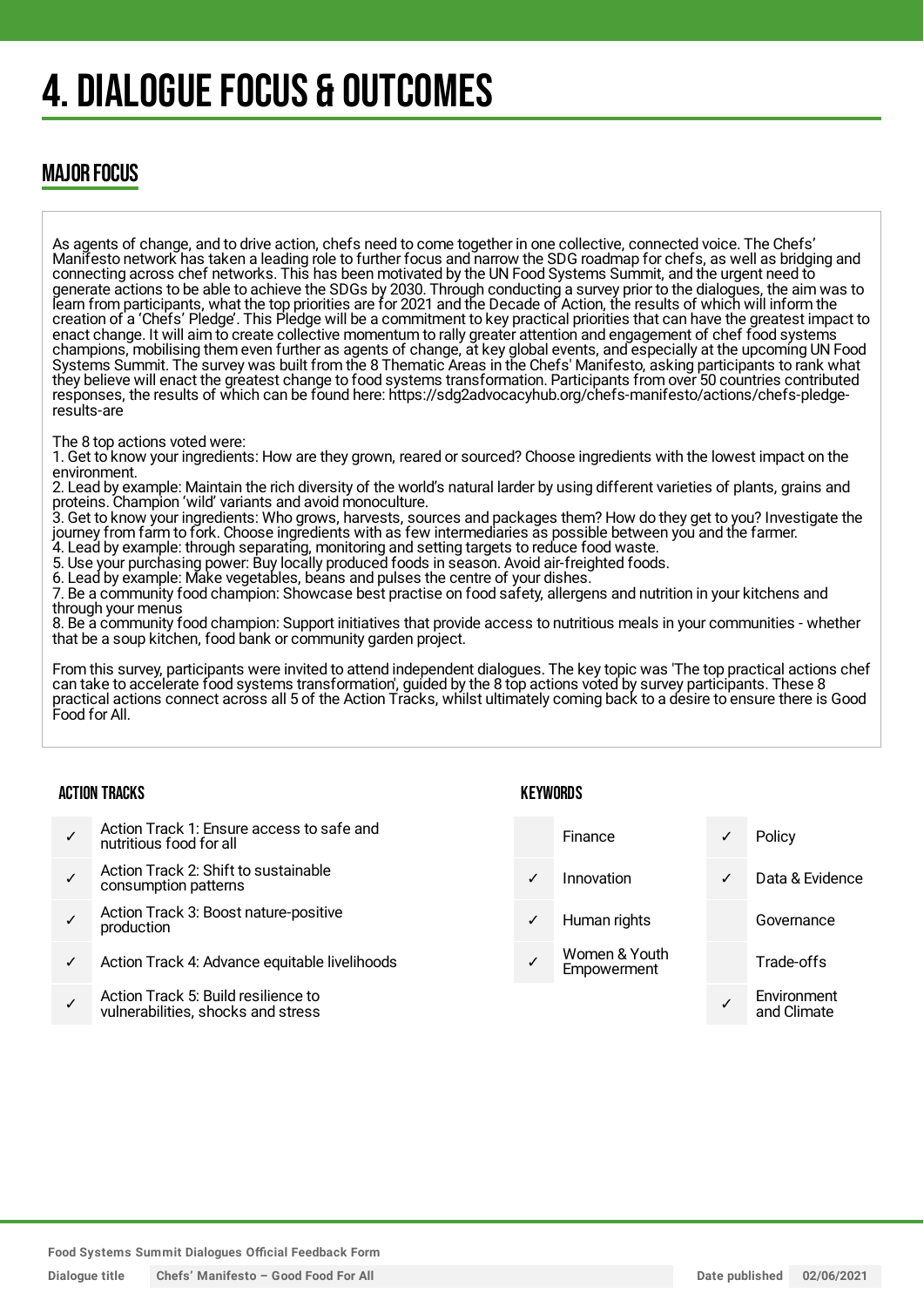### MAIN FINDINGS

Core findings to emerge from this dialogue:

- 1) There needs to be an alliance between everyone right across food systems, to enact holistic change.
- 2) Advocacy and Education are essential.

3) Any progress will only come from action-centred approaches.

4) It is critical to empower voices of leadership in the food system that have been at the head of the movements for generations (indigenous, minorities);

- 5) Plant-based diets or a major reduction in meat protein, is a critical focus for planetary health and people health
- 6) We can all be community food champions demanding and lobbying for access to healthy food, education on cooking and diets;

7) Chefs can be INDUSTRY food champions - blaze new paths for future chefs, target broad audiences

Utilise renewable energy sources such as solar power

9) Eliminate use of plastic

10) Work more with schools and

11) Advocate for local sourcing

12) Create indoor growing of produce such as vegetables, legumes, herbs, etc.(Urban gardening)

Society dictates the rules and norms of our everyday lives. If we can change society's perspective on food the government is sure to follow by implementing guidelines that range from regulating the age of compost to how to reach local and regional producers to reduce our carbon footprint. The need for food systems advocate aware chefs, to incorporate into their work and time the role of an EDUCATOR. Chefs must focus on creating strategies to deliver key information to their clients/customers in a way that suits their local reality, as this may vary from a small village in Kazakhstan to a huge hotel chain in the UK. No matter what a chefs circumstance, it was agreed that they all have a role to play to contextual the urgent message of fixing failed food systems, by striving to change: how consumers make choices about food (from sourcing, buying and variety); knowing where our food comes from (protecting livelihoods); how it impacts both people and planet; to advocating for all people to have access to affordable, good food.

The other main finding coming from all of the break-out rooms, was that we must act now. Time is critical and a cohesive, collective effort is needed to ensure food systems transformation is accelerated.

#### ACTION TRACKS

#### **KFYWORDS**

| Action Track 1: Ensure access to safe and<br>nutritious food for all      |              | Finance                      |   | Policy                     |
|---------------------------------------------------------------------------|--------------|------------------------------|---|----------------------------|
| Action Track 2: Shift to sustainable<br>consumption patterns              | $\checkmark$ | Innovation                   |   | Data & Evidence            |
| Action Track 3: Boost nature-positive<br>production                       | $\checkmark$ | Human rights                 | ✓ | Governance                 |
| Action Track 4: Advance equitable livelihoods                             |              | Women & Youth<br>Empowerment |   | Trade-offs                 |
| Action Track 5: Build resilience to<br>vulnerabilities, shocks and stress |              |                              |   | Environment<br>and Climate |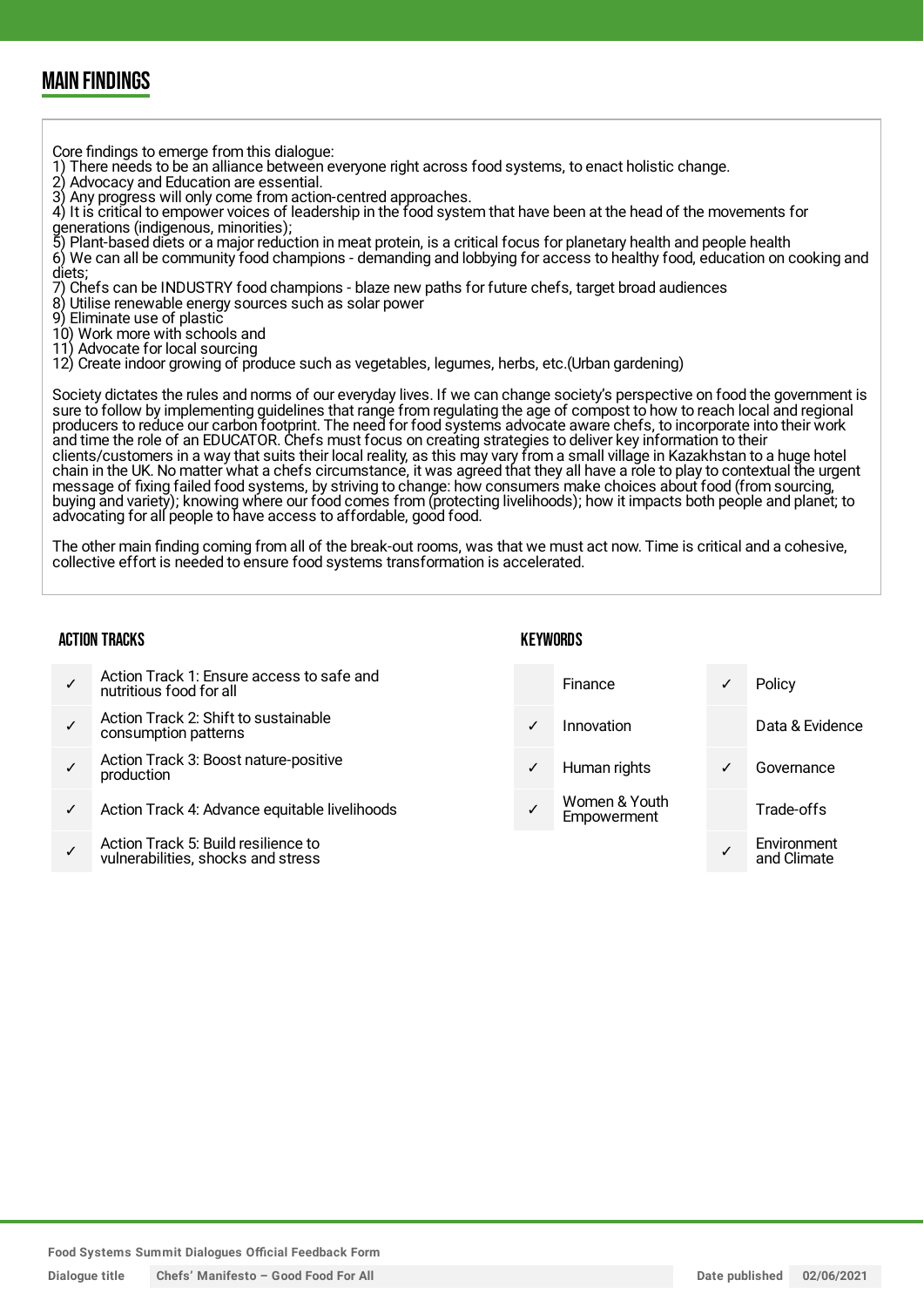### OUTCOMESFOR EACH DISCUSSION TOPIC

Question 1: What actions (by chefs) in the next 3 years do you believe will have the greatest impact at a macro (global) level? A) Livelihoods: There must be equity within payroll and living wage that is adhered to by all countries to ensure accessibility and affordability

Ways action could be assessed by:

1. Only sourcing from producers that can prove they pay a fair wage

- 2. Have a sourcing list that suppliers/industry leaders can only be a part of if they pay a living wage
- 3. Decrease in the number of people living in poverty

B) Action urgently needed involving education on multiple levels:

1. Chefs - training the next generation of chefs that not only includes cooking but also regarding the impact on the

environment and carbon footprint. The effects of our food choices on the planet.

2. Chefs engaging and learning from farmers, across the globe farmers work with different crops in different climates. Chefs need to understand how sustainability and farming can work together

3. Chefs un-learning – rethinking what they have done in the past and how to make it better. It was discussed how generations before us had more of a connection to food, how we have forgotten this and in fact need to also look back in history to find better ways for the future

4. Chefs changing their menus – making plants the star of the show and being creative in how we showcase a better diet to our customers.

Ways actions could be assessed by:

1. Positive changes in consumer behaviour.

2. Seeing global poverty numbers falling

3. Corporations – success can be measured by seeing a change in food trends within supermarkets etc to more sustainable, better ingredients

4. Evidenced also through a marked, global shift in the way chefs approach cooking in their restaurants and cooking: from using their purchasing power right through to menu curation and consumer education.

C) Chefs can contribute by being advocates.

The best way chefs can contribute is by using their platforms as trendsetters to advocate for good food and clean eating, to educate the people and most importantly to promote buying local and seasonal products. By doing this they can help us achieve the SDG's goals. Education starts from home but is up to us to continue the work and really emphasise that small changes can have a big impact. The change can be as small as reimagining vegetables not as a side dish but as the star of the main meal, and highlighting lesser-known crops; or be as big as pushing plant-based meals front and centre on restaurant menus. Advocating for good food and clean eating should be our priority for the next 3 years.

D) Urgent action required to reduce food-waste and value natural resources

Educating home cooks and other chefs about food processing as a way to preserve and keep the nutrition of ingredients, and also to tackle food waste.

Ways progress could be assessed:

- Legislation on food waste, recycling and sustainable living
- Sustainable living standard policies

#### ACTION TRACKS

- ✓ Action Track 1: Ensure access to safe and nutritious food for all
- ✓ Action Track 2: Shift to sustainable consumption patterns
- ✓ Action Track 3: Boost nature-positive production
- Action Track 4: Advance equitable livelihoods
- ✓ Action Track 5: Build resilience to vulnerabilities, shocks and stress

#### **KEYWORDS**